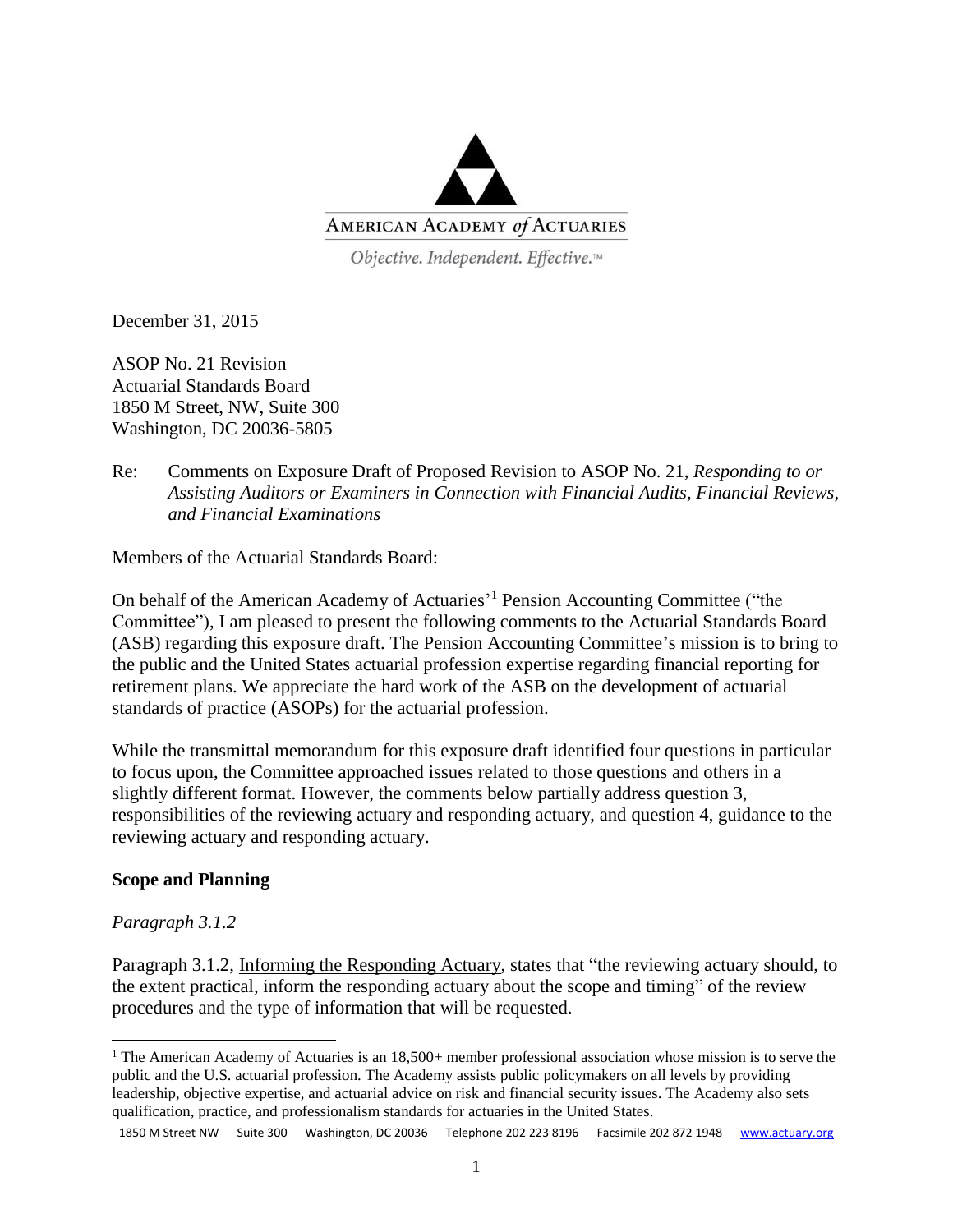In the experience of members of this committee, it is rare for the reviewing actuary to communicate with the responding actuary at this stage of an audit. In practice, it is typical for the responding actuary to be contacted by either the entity or a member of the core auditor team who is not the actuary or other specialist. In many cases, the entity or auditor team will want to maintain control of the communication process.

Paragraph 3.1.2 qualifies this practice with the phrase "to the extent practical." This phrase may be sufficiently broad to cover the possibility that the desire of the entity or auditor team to manage communication between the reviewing actuary and responding actuary would make this direct communication impractical. However, the inclusion of communication between the two actuaries in this exposure draft implies that such direct communication is either more common than it is, or that it will become more common.

We suggest amending Paragraph 3.1.2 to explicitly allow that such communication can come through the entity or auditor team. If the ASB has concerns about communication from the reviewing actuary coming through the entity, perhaps it will be sufficient to allow such communication to come through the auditor team.

#### *Practical vs. Practicable*

Paragraph 3.1.2 uses the phrase "to the extent practical." Paragraphs 3.1, 3.5.1, and 3.5.2 all say "to the extent practicable." Because "practicable" is a synonym of "feasible," we believe Paragraph 3.1.2 should be changed to "to the extent practicable," and that the other three paragraphs are correct.

## *Paragraph 3.1.1*

It appears to us that a comma should precede the phrase "as well as," after "financial examination."

The reviewing actuary should understand the relevant aspects of the scope of the financial audit, financial review, or financial examination, as well as the auditor's or examiner's expectations regarding the nature, extent, and timing of the reviewing actuary's procedures, including how the results will be communicated.

A comma would make this section consistent with Paragraph 2.3, the definition of Entity:

Entity—An institution, company, corporation, partnership, government agency, university, employee benefit plan, or other similar organization that may be subject to a financial audit, financial review or financial examination, as well as the individuals who are authorized to act on behalf of the organizations.

The underline is added for emphasis in both paragraphs above.

In a sampling of other ASOPs, a comma preceded "as well as" more often than not.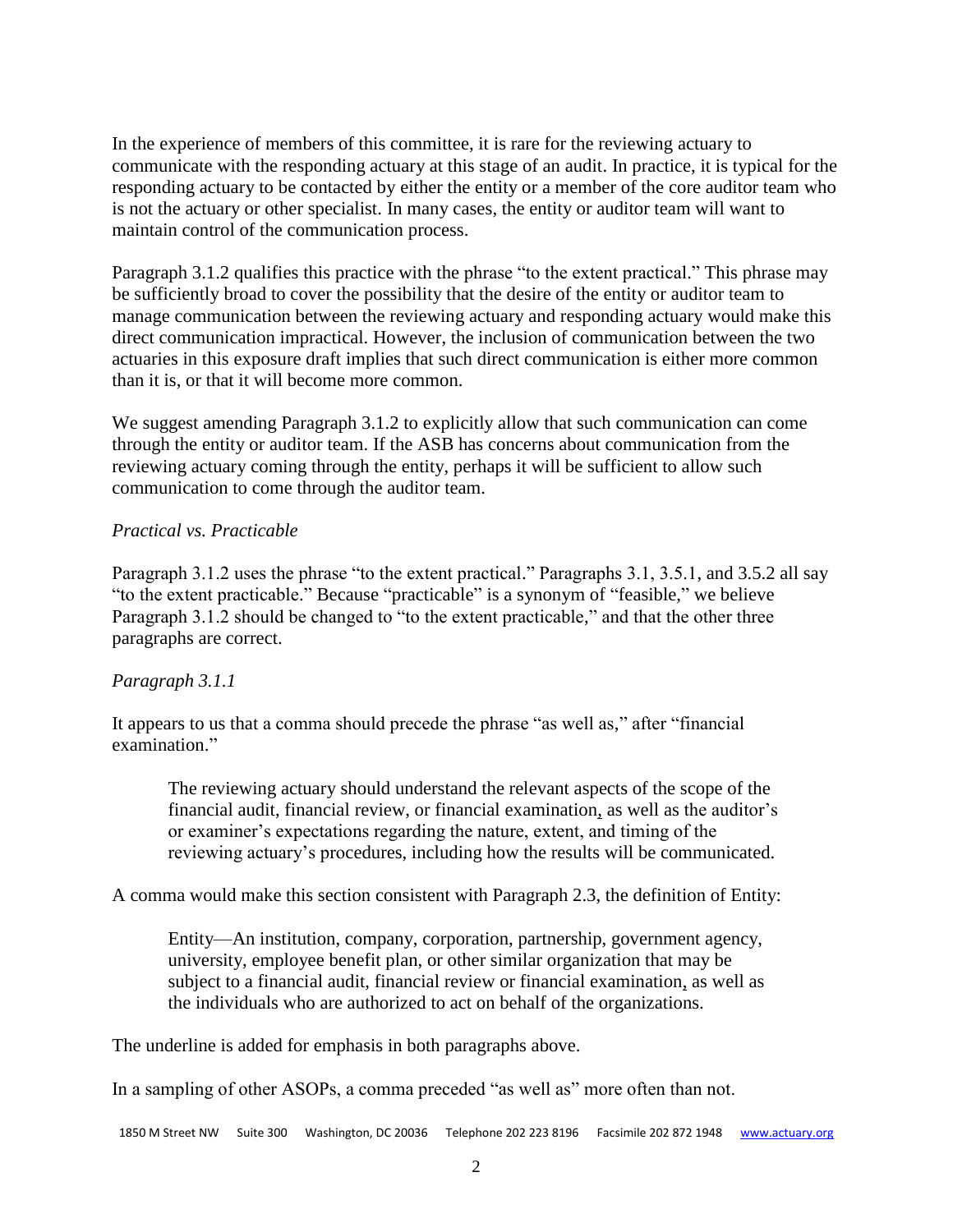# **Request for Information**

## *Paragraph 3.5.1*

Paragraph 3.5.1, Information Request Communication, says that, "to the extent practicable, the reviewing actuary should communicate with the responding actuary about the time frame" of the information request.

This is similar to the issue with Paragraph 3.1.2, where (in our collective experience) a specialist such as the reviewing actuary rarely (if at all) communicates directly with the responding actuary at this stage of the review process. The reviewing actuary is likely to communicate with a member of the auditor team who deals directly with the entity, and that person would then relay the communication to the responding actuary.

Again, the phrase "to the extent practicable" could make this language broad enough to cover indirect communication, but it would be clearer if Paragraph 3.5.1 explicitly stated that the communication can come through the entity or auditor as intermediaries.

# *Paragraph 3.5.6*

Paragraph 3.5.6, Confidentiality, in the exposure draft is changed from Paragraph 3.4 of the current version of ASOP No. 21. The guidance in this exposure draft is more complete and is, in general, an improvement over the previous guidance. However, one important aspect from the current version of ASOP No. 21 is missing from the version in this exposure draft:

"Any information received by the reviewing actuary should be considered confidential, except as to the auditor or examiner, unless otherwise indicated by the entity."

The implication in this passage from the current version of ASOP No. 21 is that the reviewing actuary should presume that all information acquired in the course of the review is confidential, unless he or she is specifically told otherwise. Although implied by the definition in the last sentence of Paragraph 3.5.6, this presumption of confidentiality is not explicitly included in the exposure draft.

The presumption of confidentiality protects the entity. It also protects the reviewing actuary from having to determine whether or not information is in the public domain. Therefore, we respectfully request that the above or similar language continue to be included to further clarify for the reviewing actuary the scope of what should be considered confidential information.

\*\*\*\*\*\*

The Pension Accounting Committee appreciates the opportunity to comment on this matter and would be happy to discuss any of these items with you at your convenience. Please contact